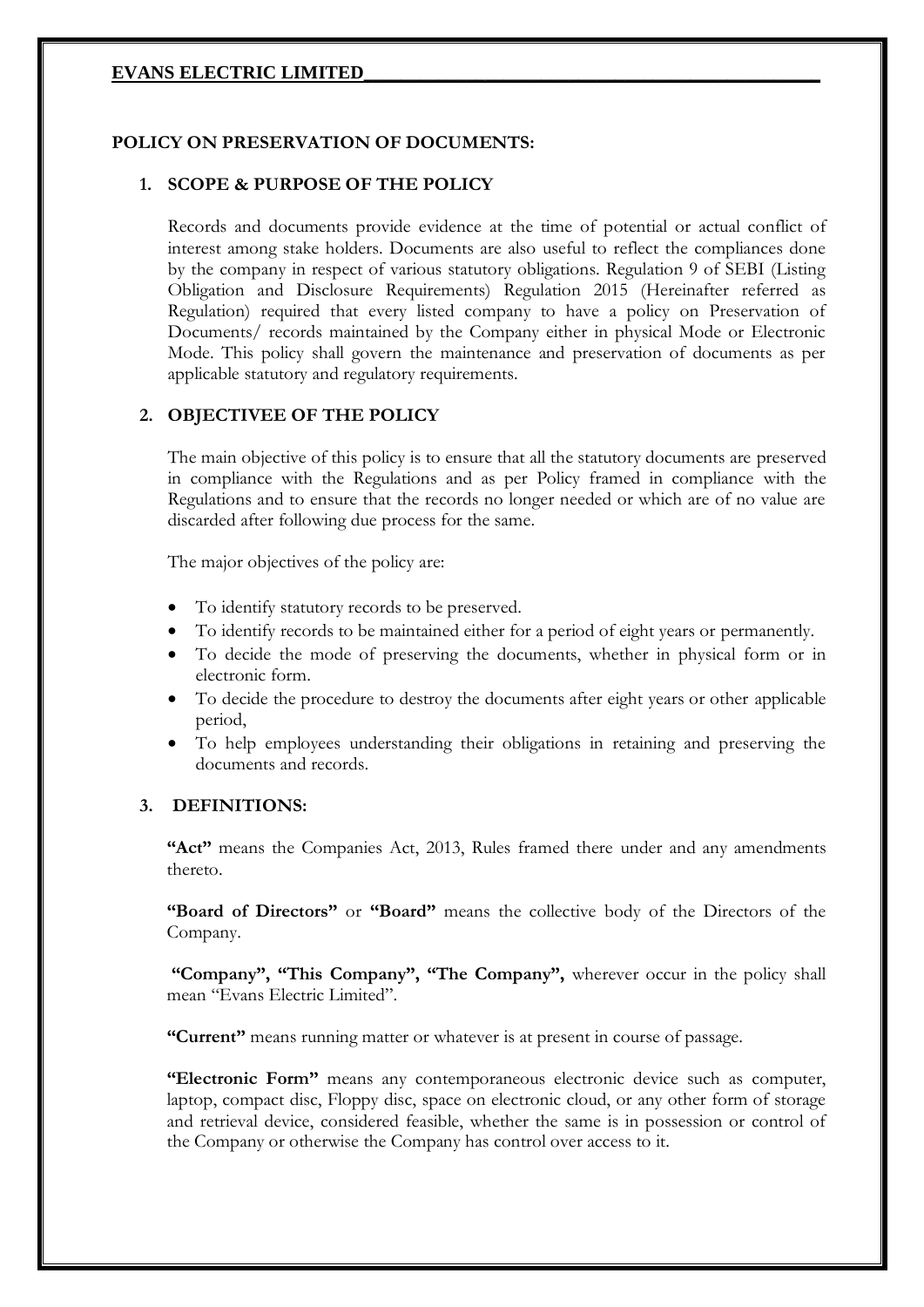**"Maintenance"** means keeping documents, either physically or in electronic form.

**"Policy"** or **"This Policy"** means, "Policy on Preservation of Documents".

**"Preservation"** means to keep the documents preventing them from being altered, damaged or destroyed.

**"Register"** means a register maintained under the Companies Act, 2013 or the SEBI Act.

**"Regulations"** means Securities and Exchange Board of India (Listing Obligations and Disclosure Requirements) Regulations, 2015 and any amendments thereto.

#### **4. INTERPRETATION:**

Terms that have not been defined in this policy shall have the same meaning assigned to them in the Companies Act, 2013, and / or Securities and Exchange Board of India (Listing Obligations and Disclosure Requirements) Regulations, 2015.

#### **5. GUIDELINES:**

Regulation 9 of Securities and Exchange Board of India (Listing Obligations and Disclosure Requirements) Regulations, 2015, provides that the listed entity shall have a policy for preservation of documents, approved by its Board of Directors, classifying them in at least two categories as follows –

- a. Documents whose preservation shall be permanent in nature;
- b. Documents with preservation period of not less than eight years after completion of the relevant transactions.

Accordingly, the company has classified the preservation of documents to be done in the following manner:

- a. Documents that need to be preserved and retained permanently;
- b. Documents that need to be preserved and retained for a period of 8 years as specified under the Companies Act, 2013 or Regulations;
- c. Documents that need to be preserved and retained for such period as prescribed under any statute or regulation as applicable to the Company;
- d. Where there is no such requirement as per applicable law, then for such period as the document pertains to a matter which is "Current".

An indicative list of the documents and the time-frame of their preservation is provided in Annexure – A.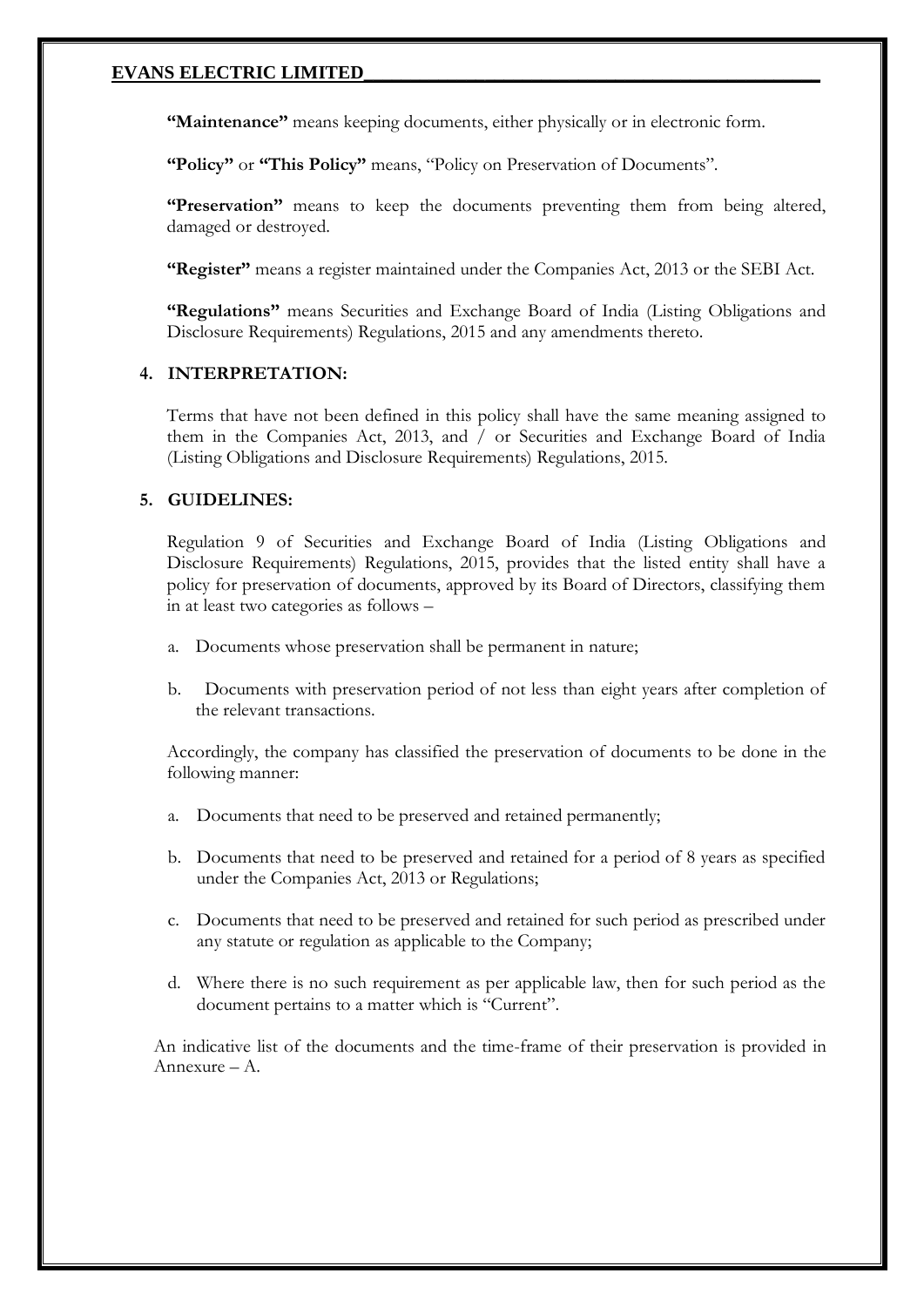#### **6. MODES OF PRESERVATION:**

The Documents may be preserved in

a.Physical form; or

b.Electronic Form

The official of the Company who is required to preserve the document shall be Authorised Person who is generally expected to observe the compliance of statutory requirements as per applicable law.

The preservation of documents should be such as to ensure that there is no tampering, alteration, destruction or anything which endangers the content, authenticity, utility or accessibility of the documents.

The preserved documents must be accessible at all reasonable times. Access may be controlled by the concerned Authorised Person with preservation, so as to ensure integrity of the Documents and to prohibit unauthorized access.

## **DESTRUCTION OF DOCUMENTS:**

The documents of the Company which are no longer required as per the time schedule prescribed in the **Annexure A** may be destroyed. The concerned officer may direct employees in charge from time to time to destroy the documents which are no longer required as per the documents Preservation Schedule given under **Annexure A.** The details of the documents destroyed by the Company shall be recorded in the Register for Disposal of Records to be kept by Employees who are disposing of the documents in the format prescribed at **Annexure B.** The entries in the register shall be authenticated by the Authorised Person.

## **7. POLICY REVIEW:**

This policy shall be reviewed from time to time so that the policy remains compliant with applicable legal requirements. The Company Secretary will keep the policy updated as per applicable statutory guidelines.

## **8. AMENDEMENT**

The Board shall have power to amend any of the provisions of this Policy, substitute any of the provisions with a new provision or replace this policy entirely with a new Policy according to subsequent modification(s) / amendment(s) to Regulations.